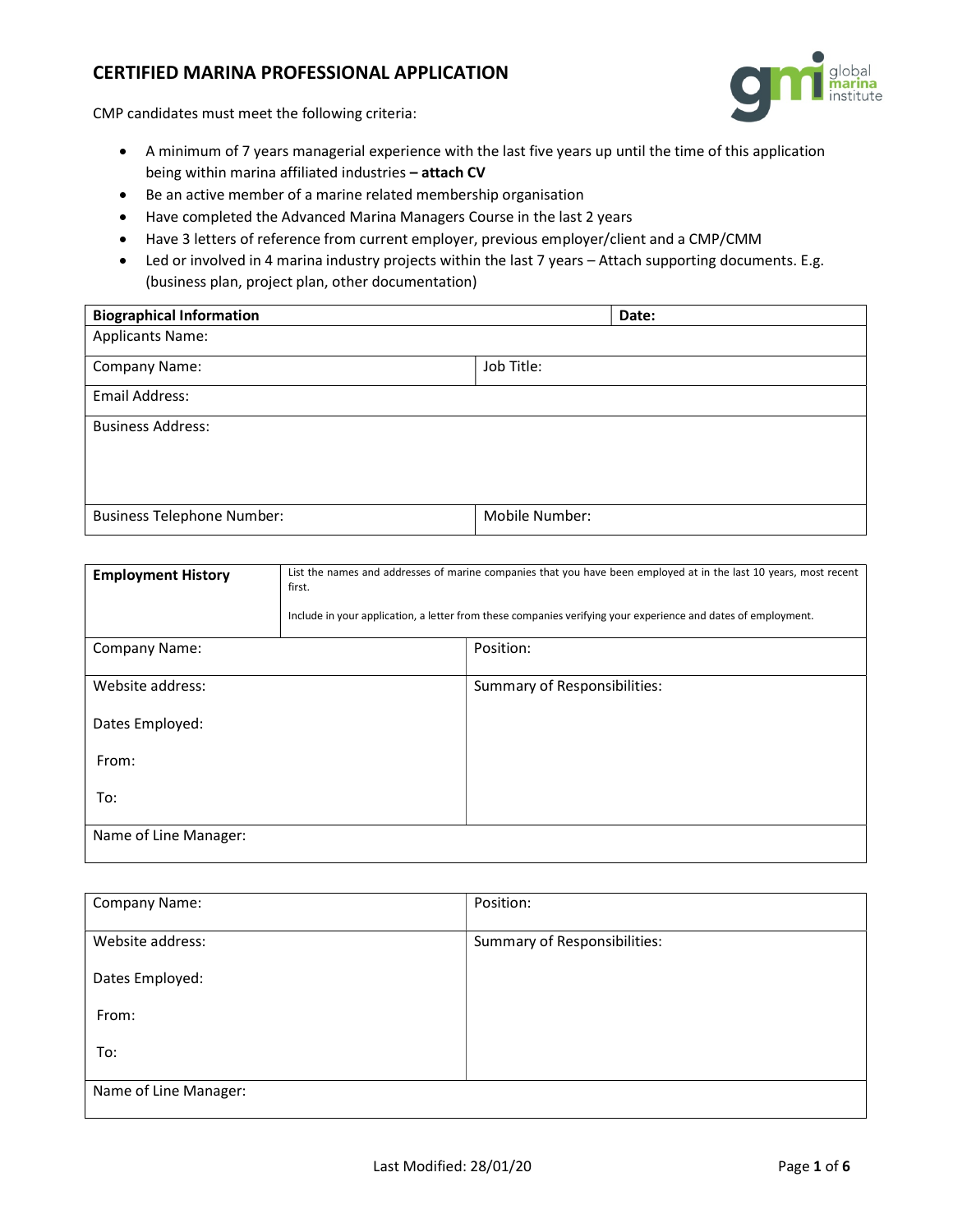| Company Name:         | Position:                    |
|-----------------------|------------------------------|
| Website address:      | Summary of Responsibilities: |
| Dates Employed:       |                              |
| From:                 |                              |
| To:                   |                              |
| Name of Line Manager: |                              |

| Company Name:         | Position:                    |
|-----------------------|------------------------------|
| Website address:      | Summary of Responsibilities: |
| Dates Employed:       |                              |
| From:                 |                              |
| To:                   |                              |
| Name of Line Manager: |                              |

| Company Name:         | Position:                    |  |
|-----------------------|------------------------------|--|
| Website address:      | Summary of Responsibilities: |  |
| Dates Employed:       |                              |  |
| From:                 |                              |  |
| To:                   |                              |  |
| Name of Line Manager: |                              |  |

| <b>Trade Association Membership</b>                                                             | As a CMP Applicant, you will be required to be an active member of either a Trade Association e.g. TYHA, MIA,<br>BM or of a Professional Body |                                      |
|-------------------------------------------------------------------------------------------------|-----------------------------------------------------------------------------------------------------------------------------------------------|--------------------------------------|
| Association:                                                                                    |                                                                                                                                               | <b>Association Contact:</b>          |
| Office held (If applicable):                                                                    |                                                                                                                                               | Committee served on (if applicable): |
| You may add any other civic and professional organisations you are involved in eg. Coast Guard: |                                                                                                                                               |                                      |
| Any Local community marine projects you are involved in:                                        |                                                                                                                                               |                                      |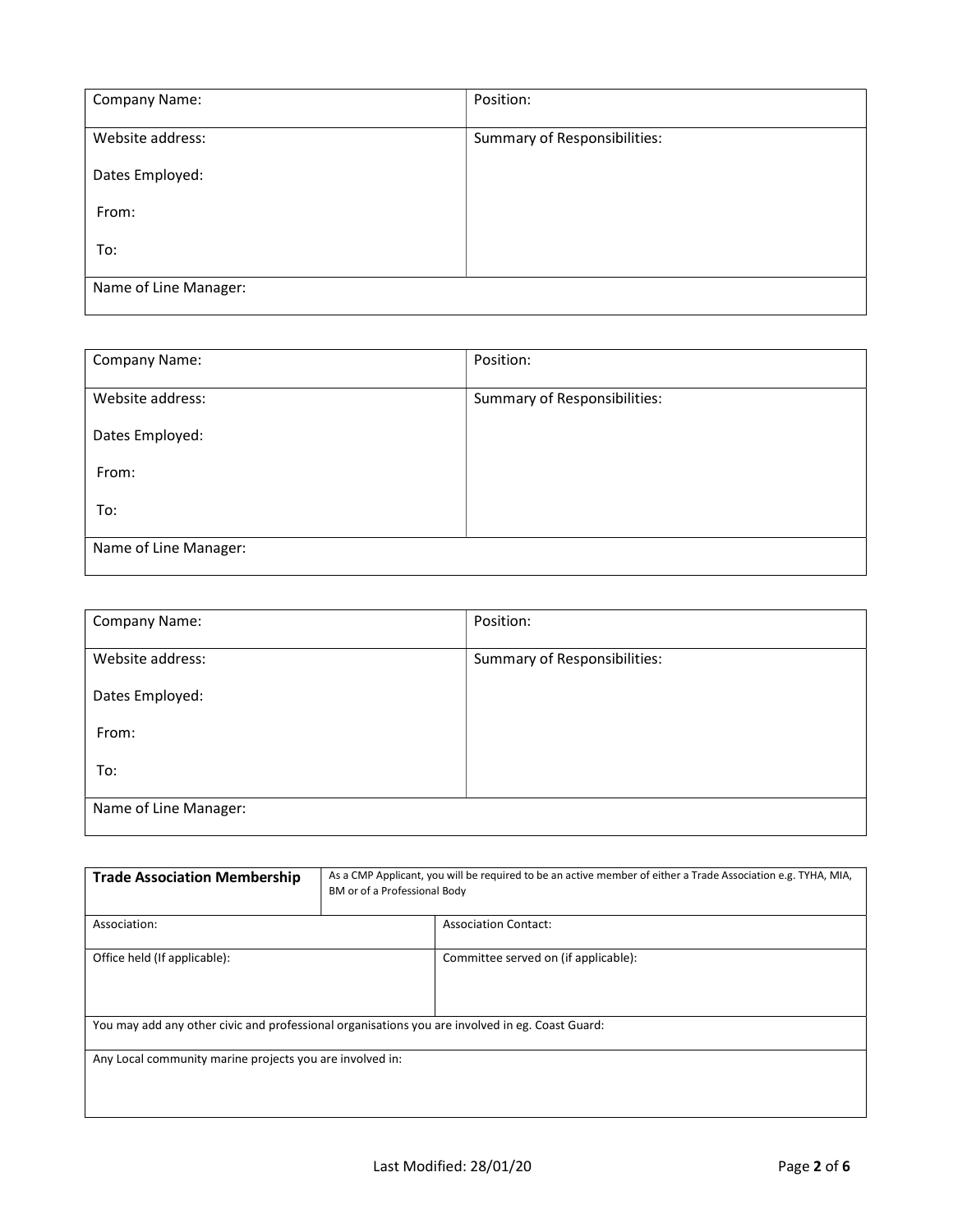#### Education, Training and Professional Development

Please list any college, university or other professional qualifications you have achieved:

Advanced Marina Managers School (Please attach a copy of certificate)

Date Attended:

Location:

List any marina/job related courses that you have attended over the last five years:

Please use attachment A to show evidence of your business or company position in the industry, with four examples of your successful responsibility in marina related projects or activities, carried out by the business or company in the past 7 years.

| References Three letters of recommendation are required and must be submitted with the application. References<br>must include current employer, a CMM/CMP and previous employer/client |
|-----------------------------------------------------------------------------------------------------------------------------------------------------------------------------------------|
| Name and affiliation to? References including phone and email contact details                                                                                                           |
| $\mathbf{1}$                                                                                                                                                                            |
| $\overline{2}$                                                                                                                                                                          |
| $\mathbf{3}$                                                                                                                                                                            |

| <b>Other Information</b>                                                                                                   |
|----------------------------------------------------------------------------------------------------------------------------|
| Have you ever been involved in a reorganisation for the benefit of creditors, or in a bankruptcy as a debtor?<br>Yes<br>No |
| If yes, please attach further information                                                                                  |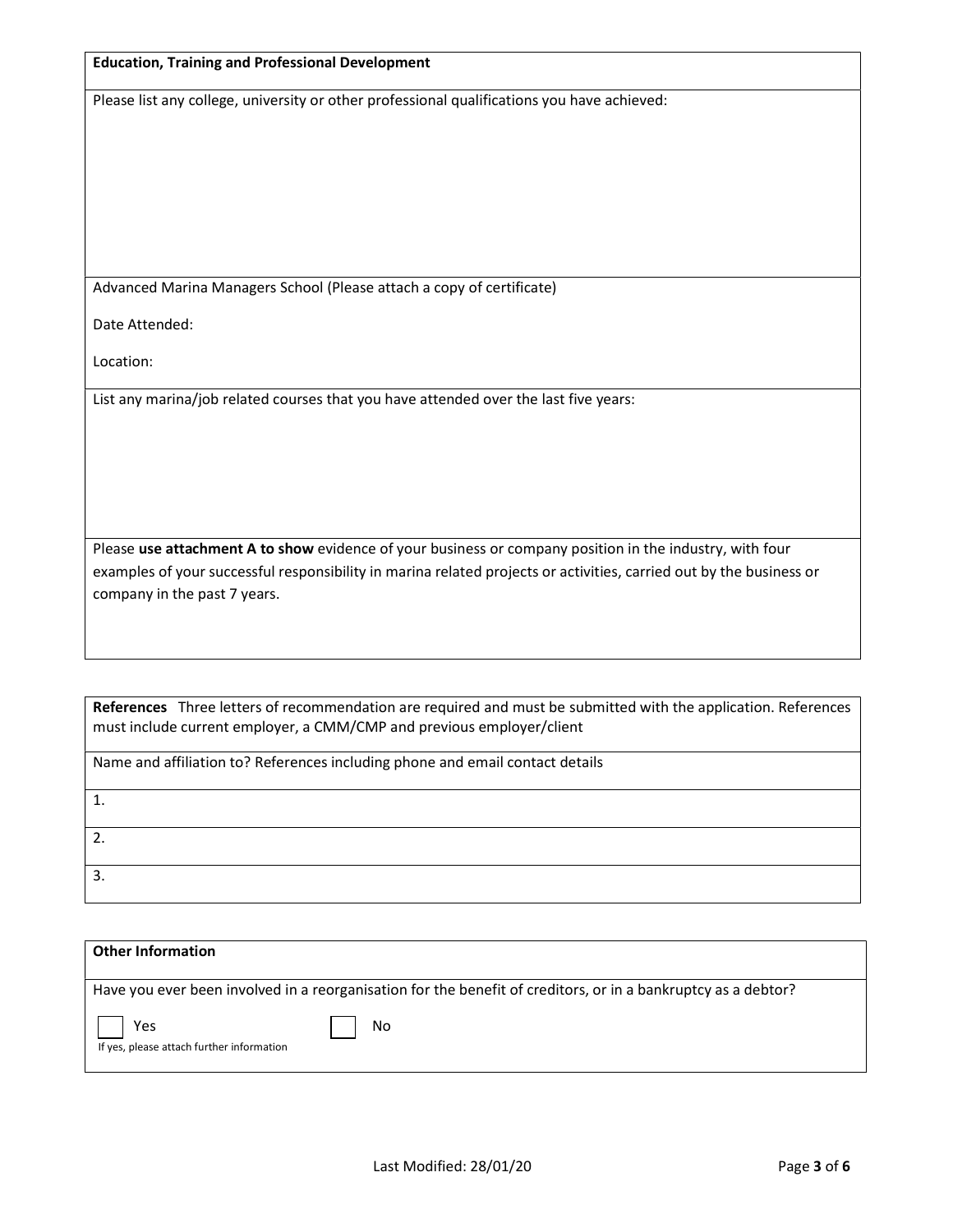| Have you ever been involved in either civil or criminal legal proceedings as a defendant in which there were |  |  |
|--------------------------------------------------------------------------------------------------------------|--|--|
| allegations of fraud, misrepresentation, misappropriation of funds or property, etc?                         |  |  |
| Yes<br>No<br>If yes, please attach further information                                                       |  |  |
| Have you ever been subject to disciplinary action by any other professional organisation?                    |  |  |
| Yes<br>No<br>If yes, please attach further information                                                       |  |  |
| Are you prepared to commit to assisting / contributing to Industry development?                              |  |  |
| Yes<br>No                                                                                                    |  |  |
|                                                                                                              |  |  |

### Verification of information

Signature of applicant, verifying the accuracy of the information on this application and meeting the criteria required

|                                                                                                                                                                        | Date: ____________________                                                                                                                                                                                                     |
|------------------------------------------------------------------------------------------------------------------------------------------------------------------------|--------------------------------------------------------------------------------------------------------------------------------------------------------------------------------------------------------------------------------|
| Signature of employer, verifying the accuracy of the information on this application and meeting the criteria required as the<br>applicant's current responsibilities. |                                                                                                                                                                                                                                |
|                                                                                                                                                                        |                                                                                                                                                                                                                                |
| Position in the<br>Organisation:                                                                                                                                       |                                                                                                                                                                                                                                |
| Signature:                                                                                                                                                             | Date: the contract of the contract of the contract of the contract of the contract of the contract of the contract of the contract of the contract of the contract of the contract of the contract of the contract of the cont |



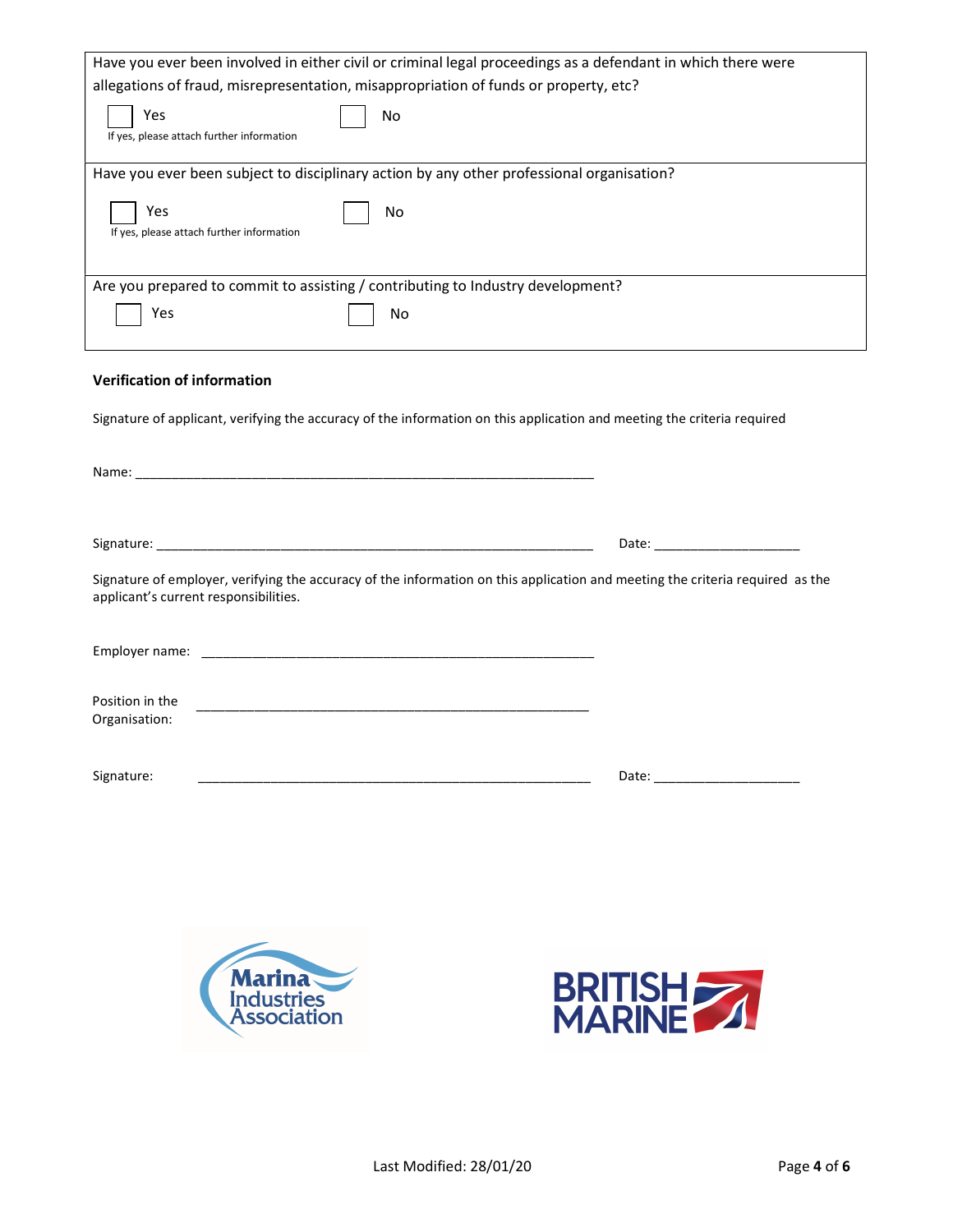# Attachment A

## Details as requested in application form for the project you have undertaken for the marina industry.

(Provide sufficient detail to show relevance to the marina industry)

| Project Name:                                         |                          |           |
|-------------------------------------------------------|--------------------------|-----------|
| <b>Start Date:</b>                                    |                          | End Date: |
| <b>Verification Contact</b><br><b>Information</b>     | Email:                   | Phone:    |
| Role                                                  | Duties undertaken:<br>1. |           |
| <b>Budget</b>                                         |                          |           |
| Scope/Objective                                       |                          |           |
| <b>Describe Involvement &amp;</b><br>project delivery |                          |           |
| <b>Outcome</b>                                        |                          |           |
| Self-reflection                                       |                          |           |